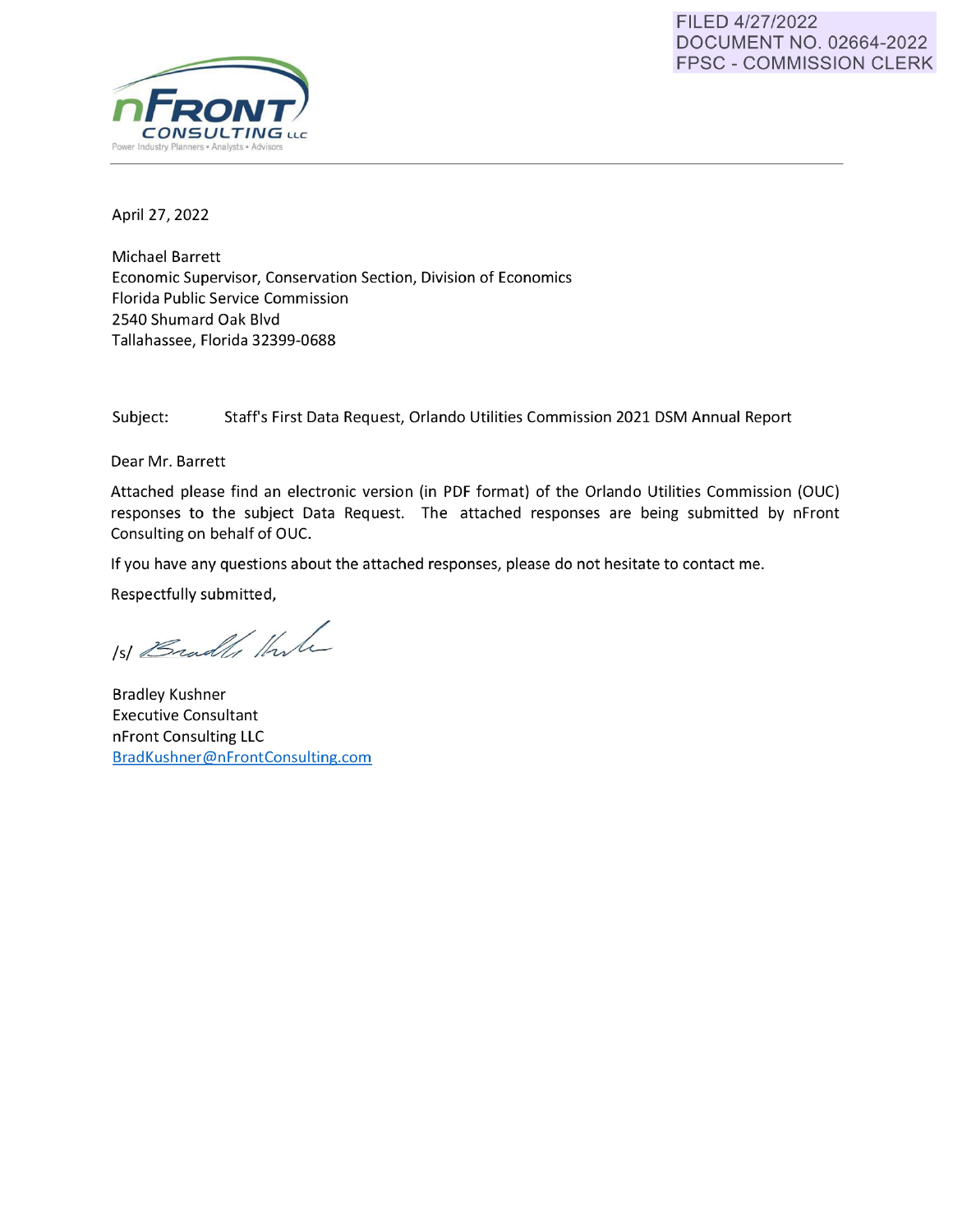Orlando Utilities Commissions (OUC) Responses to Florida Public Service Commission Staff's First Data Request re: OUC's 2021 Demand-Side Management Annual Report Page 1 of 7

### **1. Please describe how OUC monitors federal energy efficiency standards and Florida Building Code requirements. Address in your response how the Company modifies existing programs to reflect changes, when necessary.**

#### OUC Response:

OUC has dedicated staff that work on OUC's efficiency and conservation measures. These staff members engage with membership organizations for energy efficiency that help to track/monitor federal and state requirements, including Association of Energy Service Professionals, American Public Power Association (APPA), and Florida Municipal Electric Association (FMEA).

OUC regularly makes adjustments to its rebates due to code changes and other market changes. OUC then modifies its web site and program materials, and makes internal system changes for rebate processing.

# **2. Please answer the following regarding OUC's conservation research and development (CRD) initiatives that evaluate emerging DSM opportunities:**

**A. Identify and describe any new CRD initiatives that were launched in 2021.** 

# OUC's Response:

OUC did not launch any new energy-related CRDs in 2021. On the water side, OUC launched a Smart Water Monitoring Device rebate pilot program.

# **B. Provide updates on the status of all on-going CRD initiatives that began before 2021, and if applicable, attach interim and/or final reports on work completed in 2021.**

# OUC's Response:

OUC completed the installation of its Nanogrid, a small-scale microgrid comprising a range of different distributed energy resource (DERs) technologies, in April 2020. The Nanogrid is a living laboratory for testing intelligent dispatch and controls of DERs for demand management and resiliency as well as for individual device-level evaluations. Located at OUC's Gardenia facility, the Nanogrid currently includes 60 kW of floating solar PV, 80 kWh of vanadium redox flow batteries, EV DC fast charging, level 2 EV charging and vehicle-to-grid (V2G) EV charging.

Current Nanogrid research includes the following:

- Utilizing solar plus storage for demand mitigation for EV charging
- Resiliency operations of EV charging during extended outages
- EV demand response through V2G operations.

The Nanogrid was developed in 2019 and installed in April 2020. Since that time, OUC has been developing an intelligent controls system that will optimally dispatch DERs for different use-cases. Research is on-going and no interim or final reports have been finalized.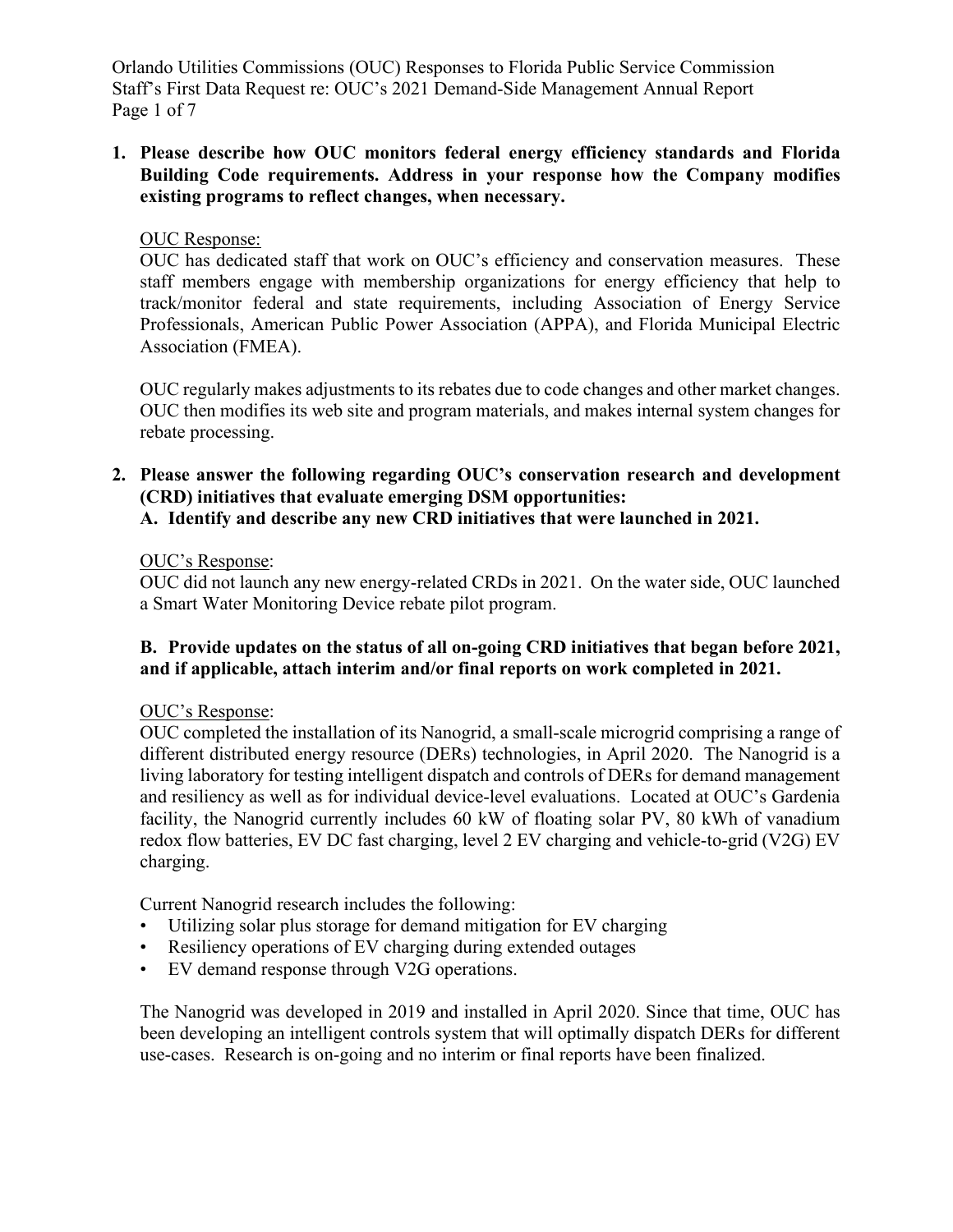Orlando Utilities Commissions (OUC) Responses to Florida Public Service Commission Staff's First Data Request re: OUC's 2021 Demand-Side Management Annual Report Page 2 of 7

# **3. Please answer the following regarding OUC's Low Income Programs:**

**A. Describe the conservation efforts OUC used in 2021 to ensure low-income customers are aware of, and have access to, conservation programs. Address in your response if any of these efforts were changed or modified in 2021, compared to prior years.** 

# OUC's Response:

OUC continues to provide extensive seasonal savings information. For example, a *Hot Weather Survival Guide*,to help customers lower their bills is shared via multiple channels, such as *OUC.com/hotweather*, our *Connections* printed newsletter, *OUConnect* e-newsletter*,*  OUConnect blog and social media channels. When temperatures are forecasted to be 96 degrees or greater, non-payment service disconnections are suspended. We also provide information to elected officials, community groups and churches to share with their constituents.

In celebration of Earth month, in April 2021, OUC launched the "Tiny Ways Green Your Routine" marketing campaign which encouraged customers to implement small behavior changes to increase energy conservation in their everyday lives. Customers and employees were encouraged to take a pledge to Green Your Routine. OUC surpassed the goal 300 pledges and by the end of the campaign, more than doubled with 704 pledges. This campaign was also promoted through paid multi-media and social, totaling more than 730,000 impressions.

In July 2021, OUC hosted a three-part virtual meeting series targeted to neighborhood HOA's (homeowner associations) and NOA's (neighborhood associations) within our service territory. Attendees, including 16 board presidents and representatives, had the opportunity to learn more about OUC's products and services, as well as how to save energy, water, and money so they could pass the knowledge along to their neighbors. Attendees met with OUC experts who gave them a closer look at OUC's efficiency programs, including rebates, and conservation tips.

In 2021, OUC partnered with MCR Performance Solutions to review our existing conservation programs and provide recommendations for enhancement, including our income-based program Efficiency Delivered.

In addition, OUC offers the Google Translate tool on OUC.com to ease the navigation for customers who speak a language other than English or Spanish.

And in 2021, OUC's Power Pass prepaid metering program surpassed 15,000 customers – residential and small businesses. OUC has also contracted with Bidgely that sends out Energy Reports to over 40,000 customers every other month with tips and suggestions on ways to save energy.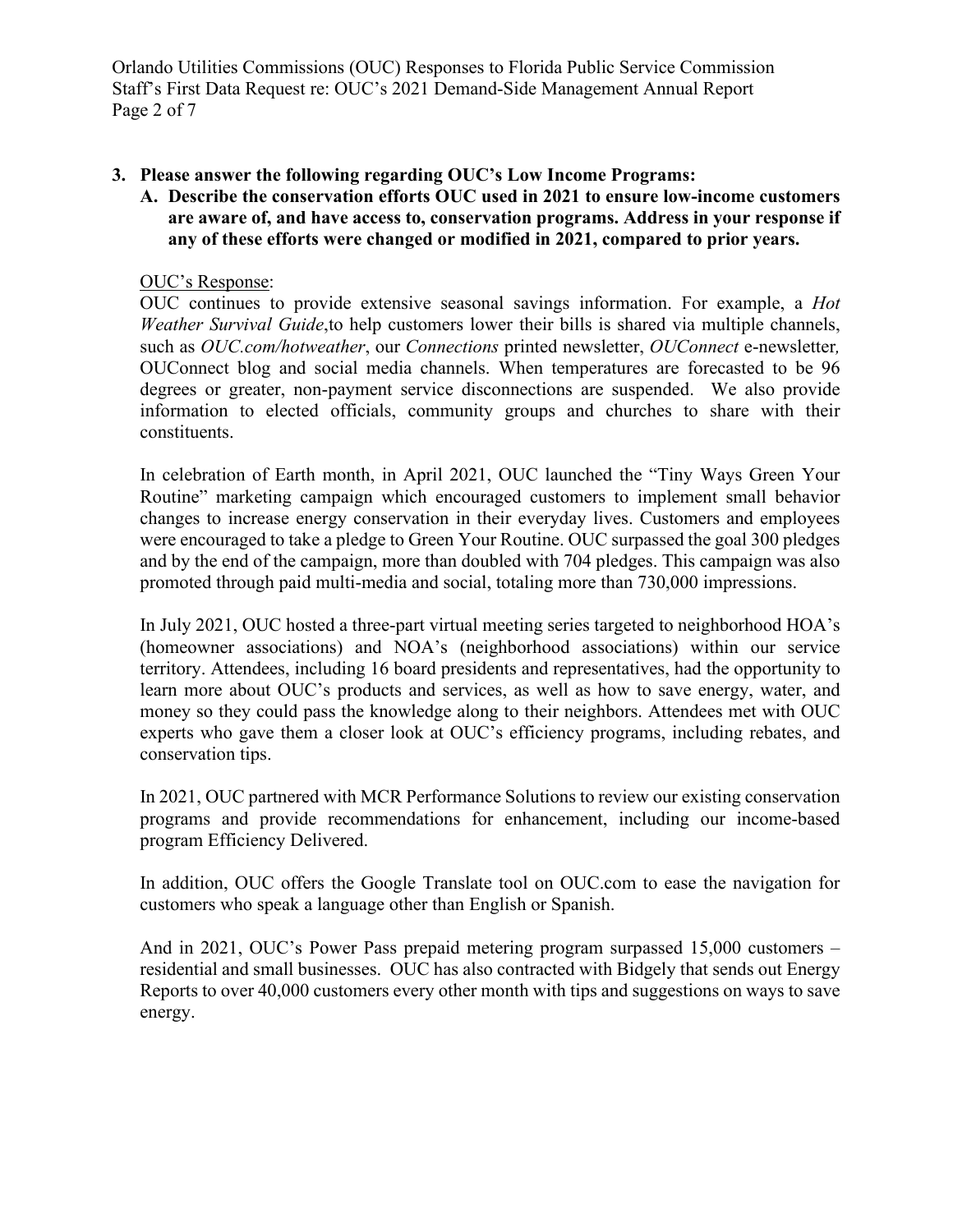Orlando Utilities Commissions (OUC) Responses to Florida Public Service Commission Staff's First Data Request re: OUC's 2021 Demand-Side Management Annual Report Page 3 of 7

### **B. Identify OUC's partnerships with government and non-profit agencies in 2021 designed to help identify low-income neighborhoods and educate customers on conservation opportunities.**

### OUC's Response:

OUC's most impactful programs are in its Empowerment Zone program, which is helping revitalize neighborhoods in the 32805 zip code, one of the most economically disadvantaged areas within OUC's service territory. Together with several agencies, including the City of Orlando, OUC is working to help families build better lives by bringing jobs, preapprenticeship opportunities, mixed-income and energy-efficient housing and more. In 2020, as part of phase one of the partnership with the Central Florida Regional Housing Trust (CFRHT), OUC improved tenants' living conditions with electric and water efficiency upgrades to 83 refurbished units in low-income community.

In 2021, OUC entered into the second phase of the partnership with the Central Florida Regional Housing Trust (CFRHT) Partnership, which includes construction of 16 new singlefamily homes within OUC's Empowerment Zone to provide affordable housing to low income residents. OUC will provide energy conservation incentives as well as funding for energyefficiency and sustainability measures, such as air ducts in air-conditioned spaces or foam roof decking, 16 SEER A/C units rather than 14 SEER as required by code, heat pump water heaters, and "EV charging ready" and "solar ready" home units. Further, this partnership will provide joint education opportunities as well as OUC representation on the CFRHT board and committee(s) to promote sustainability and efficiency, and to provide recognition of OUC as a collaborative entity with CFRHT.

On Feb. 10, 2021, OUC unveiled the Tiny Green Home, a partnership between OUC, the City of Orlando and Orlando Science Center (OSC). The Tiny Green Home is an educational resource center on wheels bringing exceptional value to our customers and community value through education and innovation. In 2021, the Tiny Green Home had more than 2,000 visitors.

Since 2009, OUC has partnered with the Orlando Science Center to deliver an interactive curriculum to Orange and Osceola county public school classrooms within OUC's service territory. The Project AWESOME program includes two 90-minute classroom workshops for students as well as hands-on labs and pre- and post-classroom activities. The first workshop explores renewable energy and the importance of energy efficiency. The second workshop explores water efficiency and alternative sources of water for growing community needs. The curriculum, which meets Common Core Standards, has been taught in nearly 4,400 classes since 2009 – reaching more than 100,000 students.

**4. In the responses to Staff's Second Data Request, dated June 24, 2021, as relates to OUC's 2020 DSM Annual Report, the Company reported that it implemented the use of several technology tools or adjusted practices which allowed it to continue to offer DSM program(s) or services while still adhering to public health recommendations. Were all such tools and practices continued in 2021? Please describe any changes, additional use**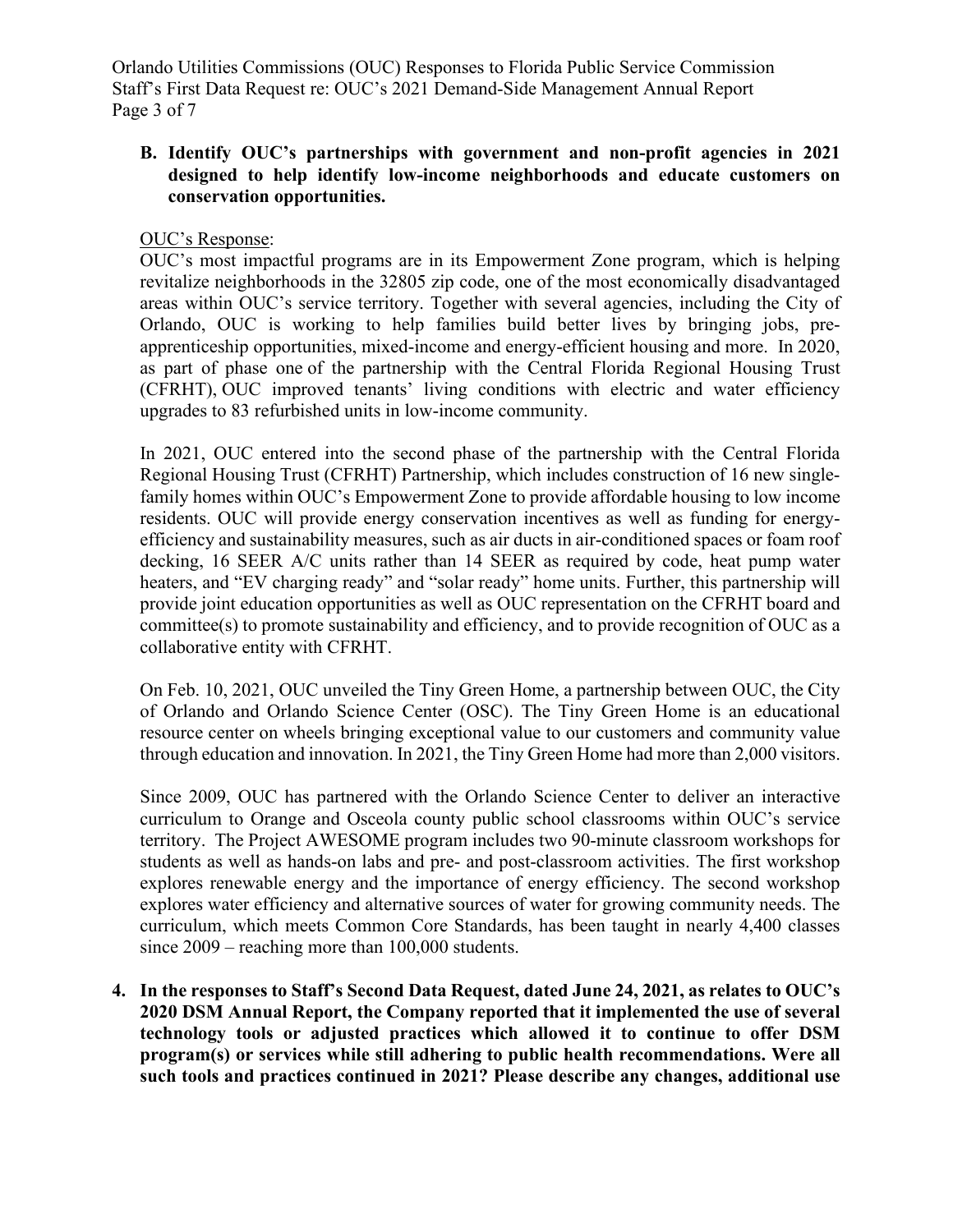Orlando Utilities Commissions (OUC) Responses to Florida Public Service Commission Staff's First Data Request re: OUC's 2021 Demand-Side Management Annual Report Page 4 of 7

### **of technology tools, or adjusted practices made in 2021 compared to those that were launched in 2020.**

### OUC's Response:

Throughout the pandemic, OUC Conservation Specialists continued to make field visits to customers' homes and businesses. During periods when the COVID positivity rates were very high, we would perform a modified field visit. During these visits, we would remain on the outside of the home/business, conduct conversations with customers at a safe distance of six or more feet, and is some cases, customers were more comfortable using video call capabilities while we were at their property. We also experimented with a handful of fully-virtual Webex discussions with customers to review their consumption information together.

In 2021, we completed a total of 143 proactive energy audits for our customers (138 residential, 5 commercial), and we began performing these visits in April 2020. We are able to identify issues such a malfunctioning A/C heat strips and hot water leaks (using AMI electric meter data) up to several weeks before a customer receives their bill. Customer accounts are flagged if the average daily consumption over a three-day period is at least 225% greater than the average daily consumption over the previous 180 days. For example, if a customer's 180-day daily average was 40 kWh/day and began consuming an average of 130 kWh/day or more for three days, they would be flagged.

By proactively notifying customers of an issue, they are able to take necessary steps to correct the cause of their spike in consumption. For these visits, we manually review a report each morning and physically visit the customer at their property. In most cases, we are able to meet with someone at the property to provide assistance. If no one is at the property, our Conservation Specialists contact the customer by phone and/or email to advise of the issue. No postcards or emails are automatically generated yet. Please let me know if you have any questions

# **5. Please respond to the following questions regarding residential and commercial/industrial DSM programs for which OUC suspended on-site visits in 2021.**

# **A. Discuss how OUC communicated with or responded to customers about suspended programs.**

#### OUC's Response:

OUC did not suspend site visits at any point. We only modified what our team members were allowed to do during the visits. We only stopped field visits at the initial onset of COVID in March 2020 for approximately two weeks.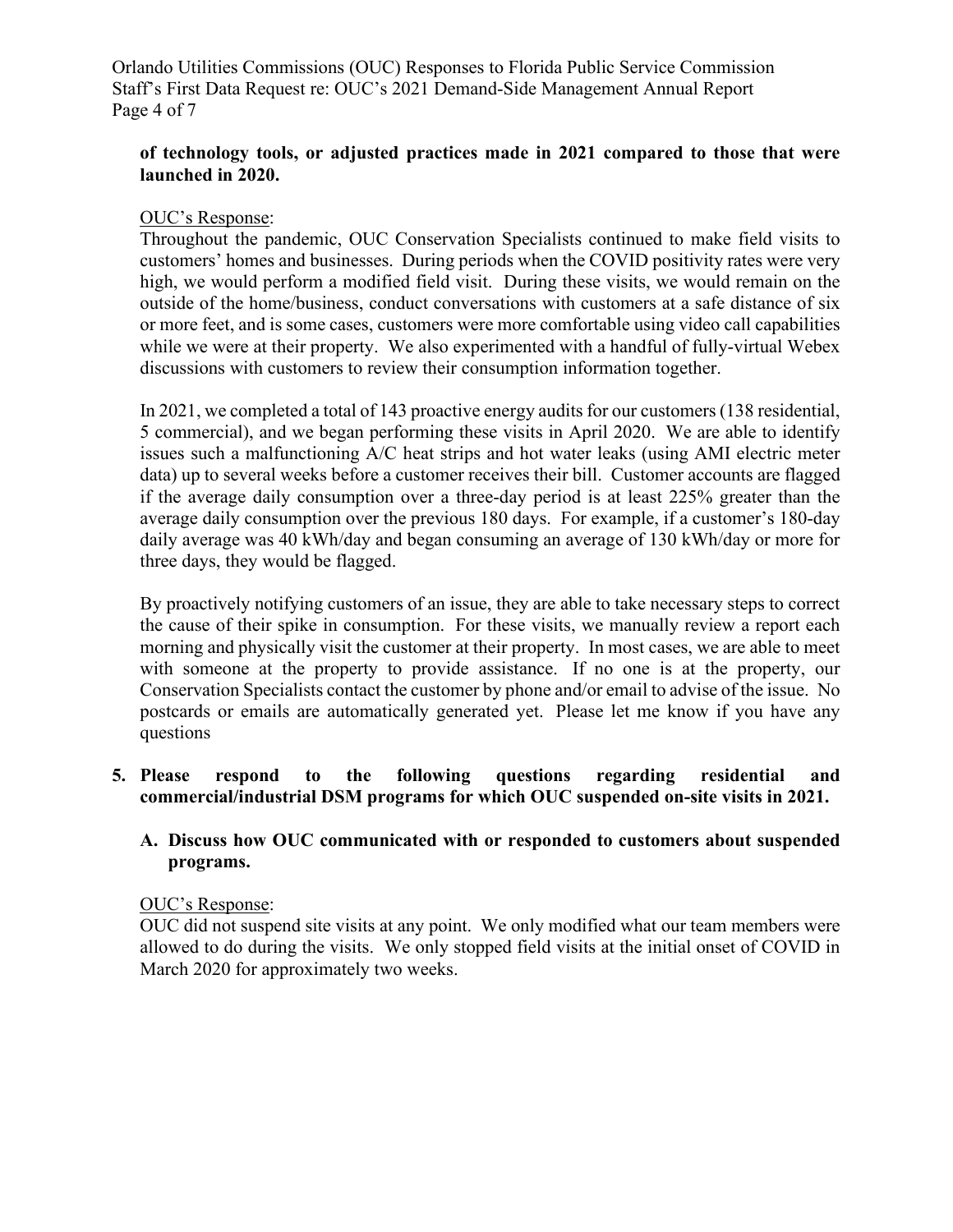Orlando Utilities Commissions (OUC) Responses to Florida Public Service Commission Staff's First Data Request re: OUC's 2021 Demand-Side Management Annual Report Page 5 of 7

# **B. Discuss how, or if, OUC changed any aspect of its communication with customers to draw a distinction between suspended and non-suspended programs.**

### OUC's Response:

OUC had a disclaimer on our website which described how we conduct modified field visits. Also, Customer Service Reps conveyed the modified field visit details to customers when scheduling audits.

### **C. Describe any educational and/or promotional resources that were developed by OUC during 2021 to encourage participation in non-suspended programs.**

#### OUC's Response:

The Tiny Green Home (TGH) was unveiled at the Science Center in early 2021. This was a combined effort to promote conservation and sustainability to our customers. The TGH has since traveled to several community events throughout our service territory.

### **D. For each program for which the Company suspended on-site visits, please complete the following table.**

### OUC's Response:

OUC operations continued as normal for all programs. The only slight variation to our field visits was the modified safety precautions that were taken. On-site visits were conducted the entire year. No programs were suspended.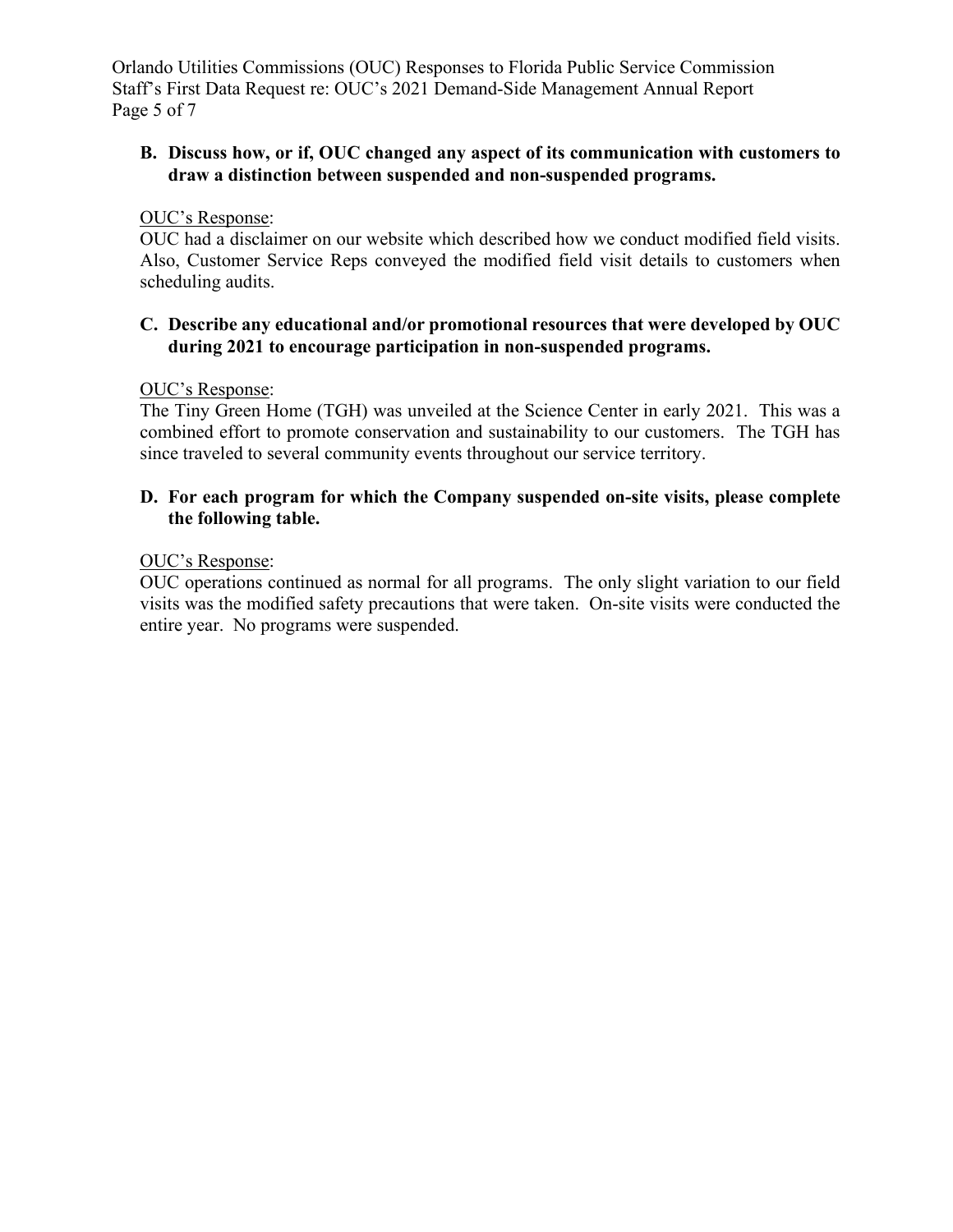Orlando Utilities Commissions (OUC) Responses to Florida Public Service Commission Staff's First Data Request re: OUC's 2021 Demand-Side Management Annual Report Page 6 of 7

| [Program Name                       |                                                      | Wait List and Participation Details |                                               |
|-------------------------------------|------------------------------------------------------|-------------------------------------|-----------------------------------------------|
| Period                              | Program Offered<br>or Suspended<br>(mark "O" or "S") | Number of Program<br>Participants   | Number of Wait-<br><b>Listed Participants</b> |
| January 2021                        |                                                      |                                     |                                               |
| February 2021                       |                                                      |                                     |                                               |
| <b>March 2021</b>                   |                                                      |                                     |                                               |
| April 2021                          |                                                      |                                     |                                               |
| May 2021                            |                                                      |                                     |                                               |
| <b>June 2021</b>                    |                                                      |                                     |                                               |
| <b>July 2021</b>                    |                                                      |                                     |                                               |
| August 2021                         |                                                      |                                     |                                               |
| September<br>2021                   |                                                      |                                     |                                               |
| October 2021                        |                                                      |                                     |                                               |
| November<br>2021                    |                                                      |                                     |                                               |
| December 2021                       |                                                      |                                     |                                               |
| January 2022                        |                                                      |                                     |                                               |
| February 2022                       |                                                      |                                     |                                               |
| <b>March 2022</b><br>(if available) |                                                      |                                     |                                               |

**6. In 2021, did supply chain disruptions impair the Company's ability to offer conservation programs? If so, provide a detailed response that identifies the program(s), the specific challenge(s), and the responsive actions taken.** 

# OUC's Response:

OUC did not experience too many effects of the supply chain disruptions to our programs. We were able to offer all programs, including field visits and conservation kits to our customers.

- **7. Beginning on Page 2-1 in the Company's 2021 DSM Annual Report, information is provided about OUC's Residential Home Energy Survey program.** 
	- **A. Does the Company offer an audit by telephone for its residential customers? If so, please state the number of audits that were conducted by phone in 2021.**

#### OUC's Response:

This is not a standard offering and is done only when a customer requests it, or if a specific issue which is causing high consumption can be identified and discussed over the phone.